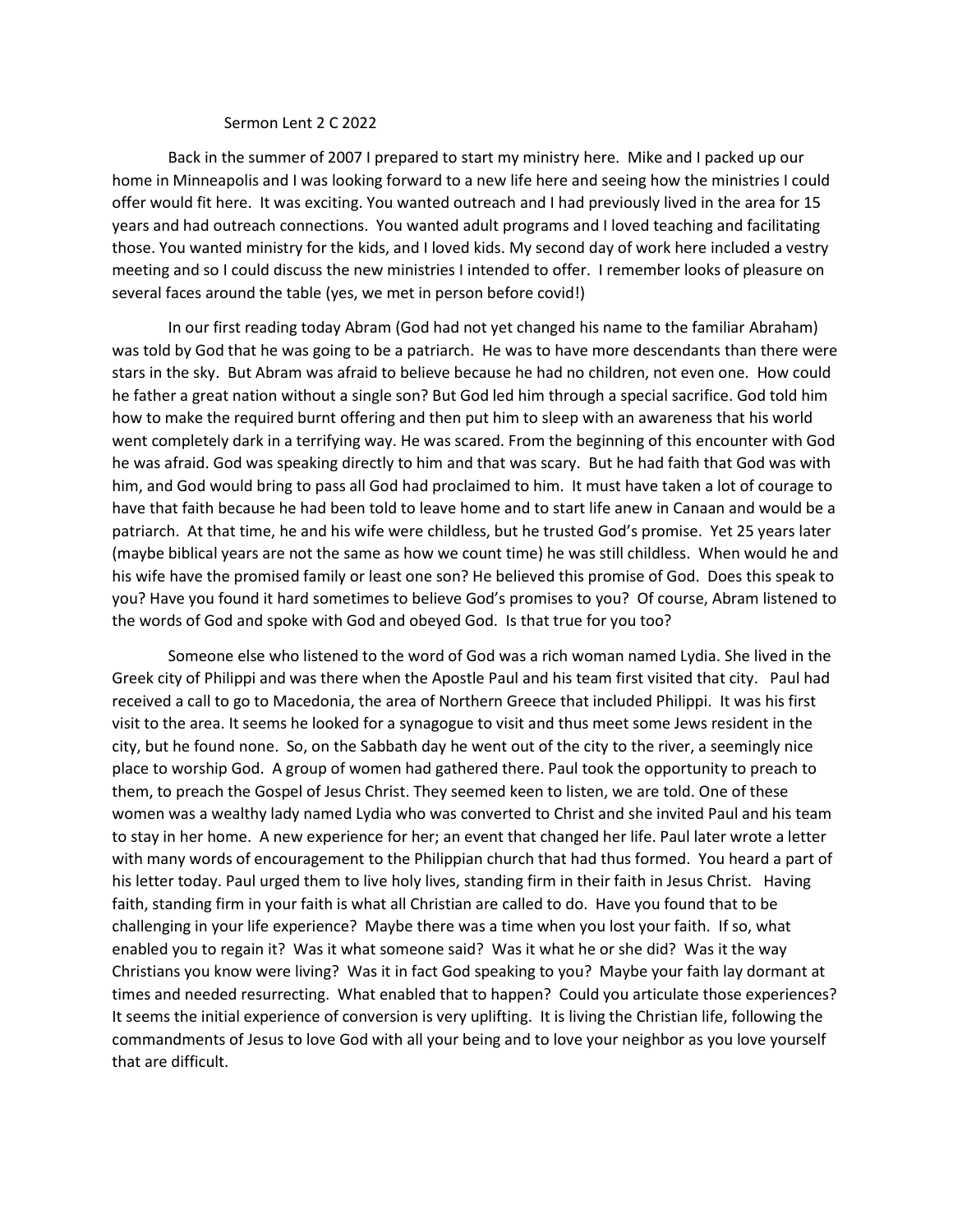Jesus used a new example of living in the Gospel message you heard today. You may have been surprised to hear that some Pharisees, those men who always seemed to oppose everything he said and did and whom he labeled as hypocrites, showed they supported him. Very strange – right? It seems they knew that just as King Herod, their Jewish king had ordered John the Baptist to be killed Jesus was also in danger. If Herod had thought Jesus' ministry threatened him in any way, Herod could order him to be arrested and punished. But Jesus was not afraid of King Herod. He called him a fox, a predator. To us foxes are usually depicted as sly and cunning. The religious leaders and Jesus would have known Herod could have ordered Jesus to be killed if Herod felt Jesus threatened his position. But Jesus did not cow-tow to Herod. Jesus was unafraid. Despite Jesus calling Herod a wily fox Jesus did not run away. Jesus depicted himself as a hen. Just as a hen could be fierce, protective of her chicks Jesus would protect himself and his message against any threats Herod planned to make. Jesus intentionally used the language od a predator and its prey. He knew his life was in danger from Herod and the religious authorities, but he was going to stand up to them and not flinch. Just as a mother hen loved and protected her chicks, so Jesus was going to protect his Gospel. He knew that Jerusalem was he place of his final destiny in his earthly life, the place where he would be killed. The foxes would get their prey. But it was the place where the people would say upon his entry into Jerusalem, "Blessed is the one wo comes in the name of the Lord."

Jesus understood he had to go the way God wanted him to go, just as Abram did and St Paul did. Do you feel you are going the way God wants you to go? Are you living as Jesus commanded you to live? You have just come through two years of living under the threat of the covid virus and the delta and omicron variants. You have survived, of course, wherever you are right now. I hope you have survived well. Today and the days ahead I invite you to think about this new life you are living as the threat of covid seems less menacing now and I invite you to articulate what you feel you have lost. You might include: spending time with your family and friends, maybe going out to restaurants or other venues, shopping in person, taking a vacation, experiencing long periods when you did not come to church in person. You might have other things to add to your list. Your kids were not in school for a long time and your ability to work was affected. You might have needed someone to fix something in your home and no one was available, maybe a loved one died, and you could not have a big funeral, you planned a wedding or a family celebration, but it did not happen. Covid has brought many challenges.

But then think of positive changes which covid has brought about. Now you can be home and participate in meetings or at programs and be at worship using zoom or other remote means. When the weather has been bad you have still been able to attend them. You have not needed to drive to meetings, and many of you have been able to work from home, (as long as the internet stayed on!) You might have even seen your doctor remotely. Wearing a mask has enabled you to feel safe enough to go out and about. You have learned to use technology in ways you never expected to use. You might have connected with your family members more often with technology than before covid. Yu may have spent more time walking if your gym closed down, and walking is a great and safe way of exercising. You might have spent more time praying, a very positive thing to do.

Yes, life has changed because of the covid virus, and you have had to adapt. You have had to adapt just as Abram and St. Paul adapted their ways of living when God called them to do so. Jesus had to adapt in that he went to places where he was needed, but he did not flinch from being where he knew God wanted him to be. You are needed to go where God has called you to go, to do what God is calling you to do and to be the person God has created you to be. It may call for you to make changes in